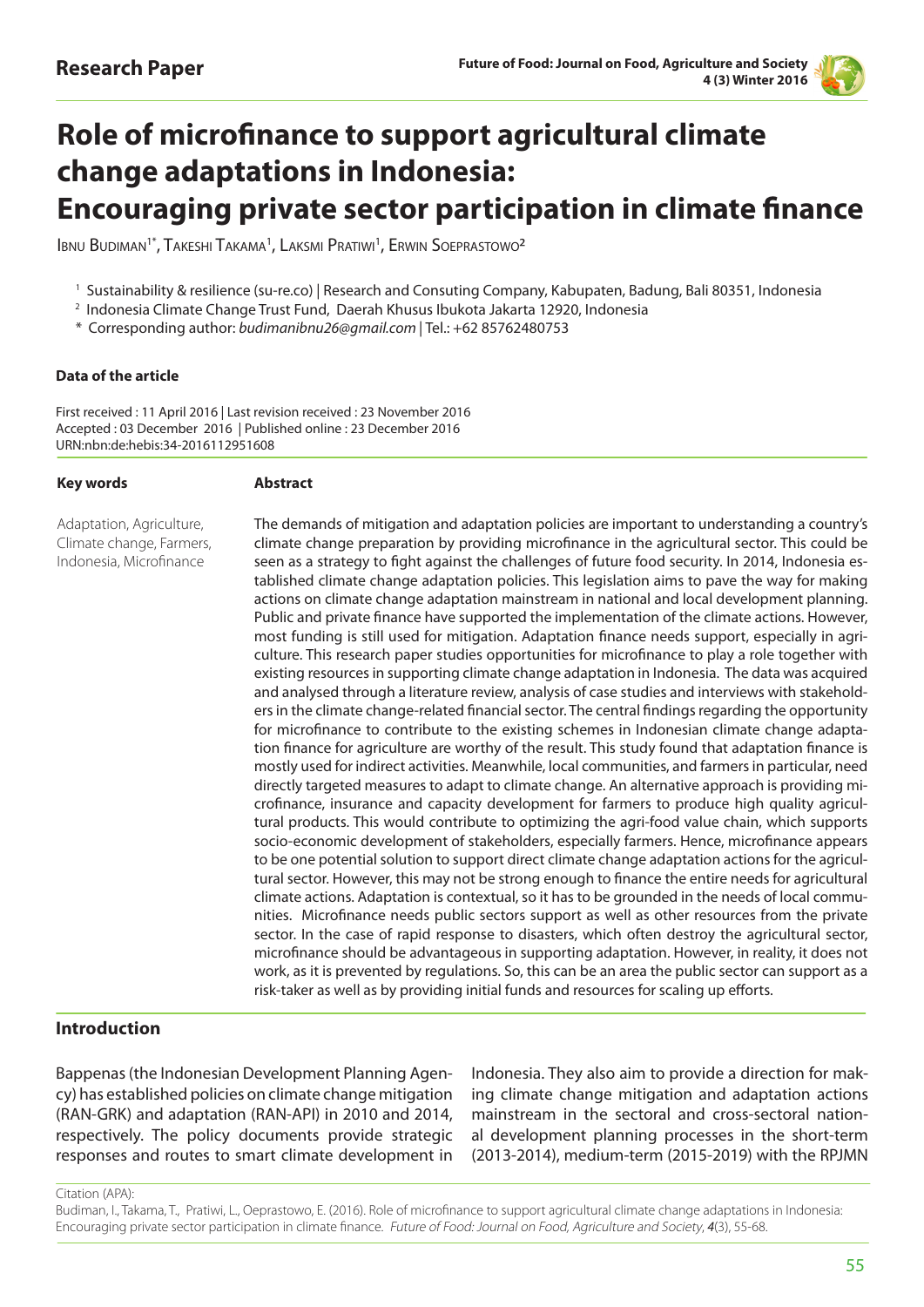

**Figure 1 :** Indonesia Climate Finance (Adaptation and Agriculture are highlighted) Source: Hammill, A., Matthew, R., & McCarter, E. (2008) (Reprinted by permission with authors' remarks on the figure )

(Medium-term National Development Planning) and long-term (2020-2025) with the RPJP (Long-term National Development Planning) (Bappenas, 2014). The policy documents need to be converted into action plans, and the actions have to be financed.

In November 2015, the result of the Conference of Parties (COP) 21 in Paris approved the allocation of equal budget towards mitigation and adaptation in Indonesia (UNFCCC, 2015). Bappenas has been working with local governments and several development agency partners in transforming the national action plan into local action plans in pilot provinces. However, the progress has been slow because they found it difficult to identify mitigation and adaptation needs. Also, because of international pressures, Indonesia has put more effort into achieving the mitigation target for deforestation and forest fires (Utami et al., 2015) rather than on adaptation.

In order to finance adaptation activities, especially in agriculture, microfinance from private sectors could be one potential resource. The Indonesian government already put a large amount of funds into its national budget to subsidize the microfinance sector. This research paper aims to study the opportunities for microfinance, together with other resources, to play a role in supporting climate change adaptation activities for the agricultural sector in Indonesia. Mitigation and adaptation strategies in this paper refer to climate change action and policy.

# **Background**

#### *Indonesian agricultural climate finance*

Indonesia expects to reduce climate risk while driving its economic growth. The government created sweeping policy reforms by introducing new targets of reducing greenhouse gas emissions, which was announced at the COP21 2015 in Paris. The new policy is targeting a reduction of 29% on business as usual levels by 2030, or a 41% reduction with international support (Damassa et al., 2015). Climate actions in Indonesia has been made mainstream in government development priority sectors, which are maritime development, energy security and food security.

Most financial resources for the climate actions come from public sectors and are used for large-scale mitigation actions. 8,377 billion Indonesian Rupiah (IDR), or 951 million US dollars (USD), was released by Indonesian climate finance from public sources in 2011. The expenditure in 2011 (**Figure 1**) falls below the Indonesian government's estimates of annual finance required to meet emission reduction targets by 2020. However, public finance from domestic and international sources are projected to increase in the near future due to implementation progress on the RAN-GRK and the RAN-API (Climate Policy Initiative, 2015).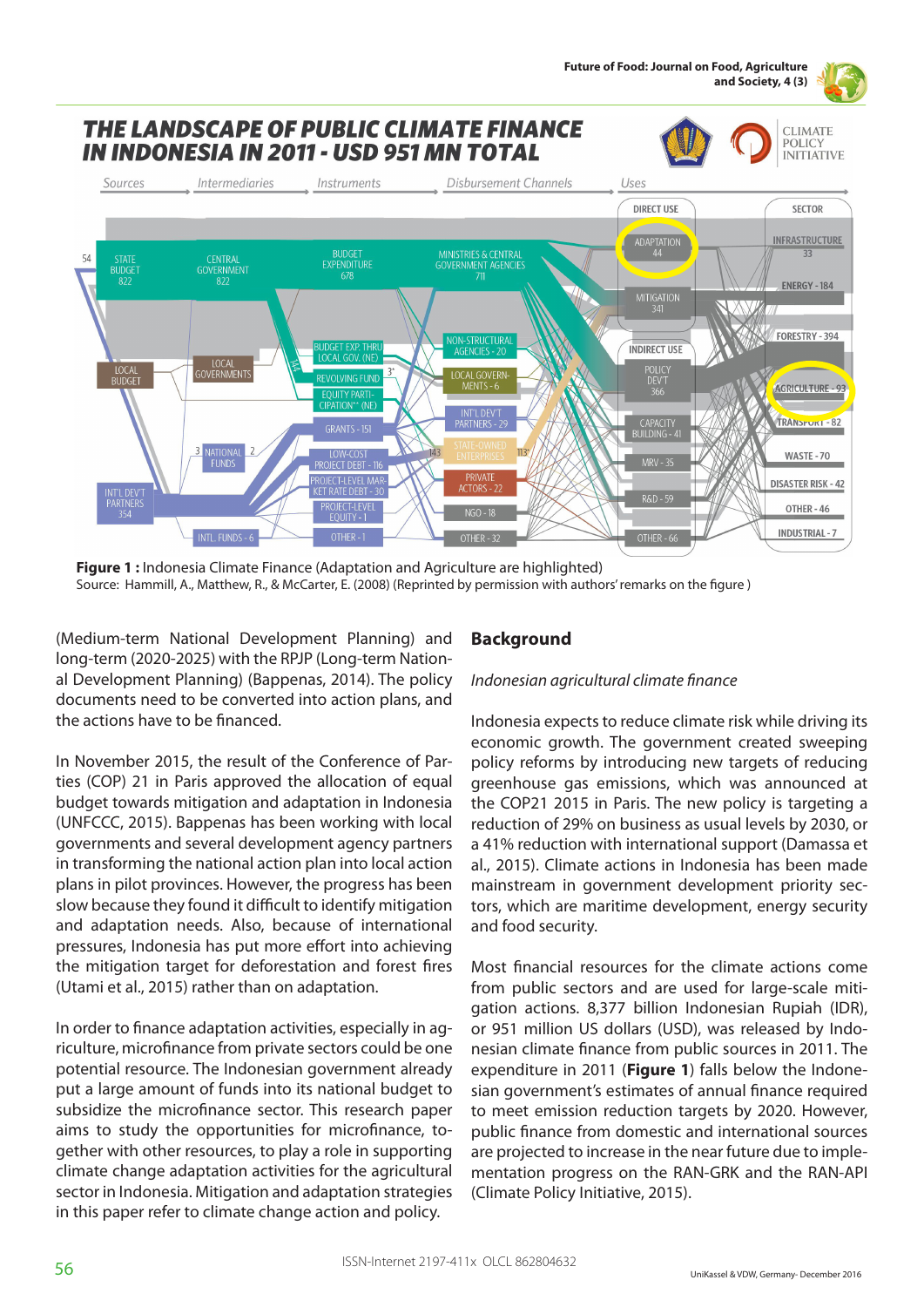



Indonesia's climate finance landscape is dominated by national public resources, representing 66% of total investments. Using budget transfer instruments, the Indonesian Government disbursed IDR 5,526 billion (USD 627 million) for climate finance. About 75% of domestic climate finance was utilised for "indirect" activities, such as policy development, research and development, establishment of measuring, reporting and verification systems, and other enabling environments. These activities are laying the foundation for "direct" activities to boost and scale-up effective finance allocation in the future (MoF, 2012). The Government of Indonesia focuses on indirect activities as its role in developing and implementing policies and frameworks to attract direct investments, which will help with the process of making climate action mainstream. The RAN-GRK was established in late 2011, which is one of the reasons for high expenditure on indirect activities. In the medium-term, mitigation spending is expected to decline (Tanzler & Maulidia, 2013). Regarding adaptation, direct finance went mostly to disaster risk management. It is estimated that only about 1% of the climate finance was spent on agriculture, and it is an even smaller percentage when divided into adaptation coming from private actors versus state-owned enterprises.

The identified contribution from the private sector is made from the central government's investments, mostly through the purchase of shares in state-owned enterprises (Climate Policy Initiative, 2015). However it still all went towards mitigation. There are also other potential resources of public finance that can be utilized by Indonesia. There are two large potential international trust funds which have not yet provided funds to Indonesia optimally, namely the Adaptation Fund (AF) and the Green Climate Fund (GCF). Indonesia also has the Indonesian Climate Change Trust Fund (ICCTF) to access wider development partners and investor communities, leading to a more pronounced participation from the private sector (ICCTF, n.d.,).

The AF and the GCF are multilateral funds under the United Nations Framework Convention on Climate Change (UNFCCC). The AF has been financing a number of adaptation programmes in vulnerable developing countries (Adaptation Fund, 2015a). Meanwhile, the GCF has been supporting adaptation activities related to technology development and transfer, and capacity building (GCF, 2015). Since Indonesia has no accredited national implementing entity under the GCF, Indonesia needs multilateral implementing agencies, such as the United Nations Development Programme (UNDP), World Bank and ADB (Asian Development Bank), to access the fund. The AF can finance long-term projects which require more than 1 million USD, but it has to follow international fiduciary and safeguard standards (Adaptation Fund, 2015b, para. 3). As with the AF, the GCF's funding can reach 31 million USD. GCF project development involves three key stages: (i) GCF project identification, (ii) Concept Note development and (iii) Funding Proposal elaboration. For more information about the GCF project development, please refer to GCF (2015).

Meanwhile, there are still many small-scale agricultural projects, especially in the adaptation sector, which lack financial resources. These projects are actually significant in terms of enhancing the food security of the community. Supported projects from the public sector funds are slow to be established. For example, GCF and AF take more than one year to deliver funds to the implementing agencies (AECOM, IGES, 2015). Adaptation projects from the view point of disaster relief, such as following crop failure, need significant media coverage to be supported by the government. In contrast, the project from Mercy Corps catalysed attention, funding and action at the city and national government level to build the resilience of farmers and vulnerable agriculture (Mercy Corps, n.d.). Compared to these public sector approaches, microfinance can provide finance quickly when the farmers need help, without a long bureaucratic procedure or general public attention covered by news media.

#### *Contributing microfinance services to climate change adaptation*

The process of making climate change adaptation mainstream could switch any new, additional funds to general development programmes. This limits the opportunity to evaluate the programmes quantitatively, particularly regarding their benefits with respect to climate change (Klein et al., 2008). Microfinance allows different opportunities to be easily evaluated specifically.

In the framework of livelihoods, people, including farmers, control various types of assets – human, social, financial, physical and natural – to perform strategies in the pursuit of expected outcomes (Scoones, 1998; DFID, 1999). Microfinance services (MFS) can enhance livelihood assets in three ways: direct income effects, indirect income effects (i.e. education and training) and non-pecuniary effects (i.e. stronger social networks and increased confidence) (Galab et al., 2006; de Aghion & Morduch, as cited in Swain & Floro, 2007). In the context of climate change adaptation in agriculture, the following MFS attributes can enable farmers to accumulate assets:

• Microcredit focuses on lending funds to poor people, including farmers, so they can increase their adaptive capacities for income production, includ-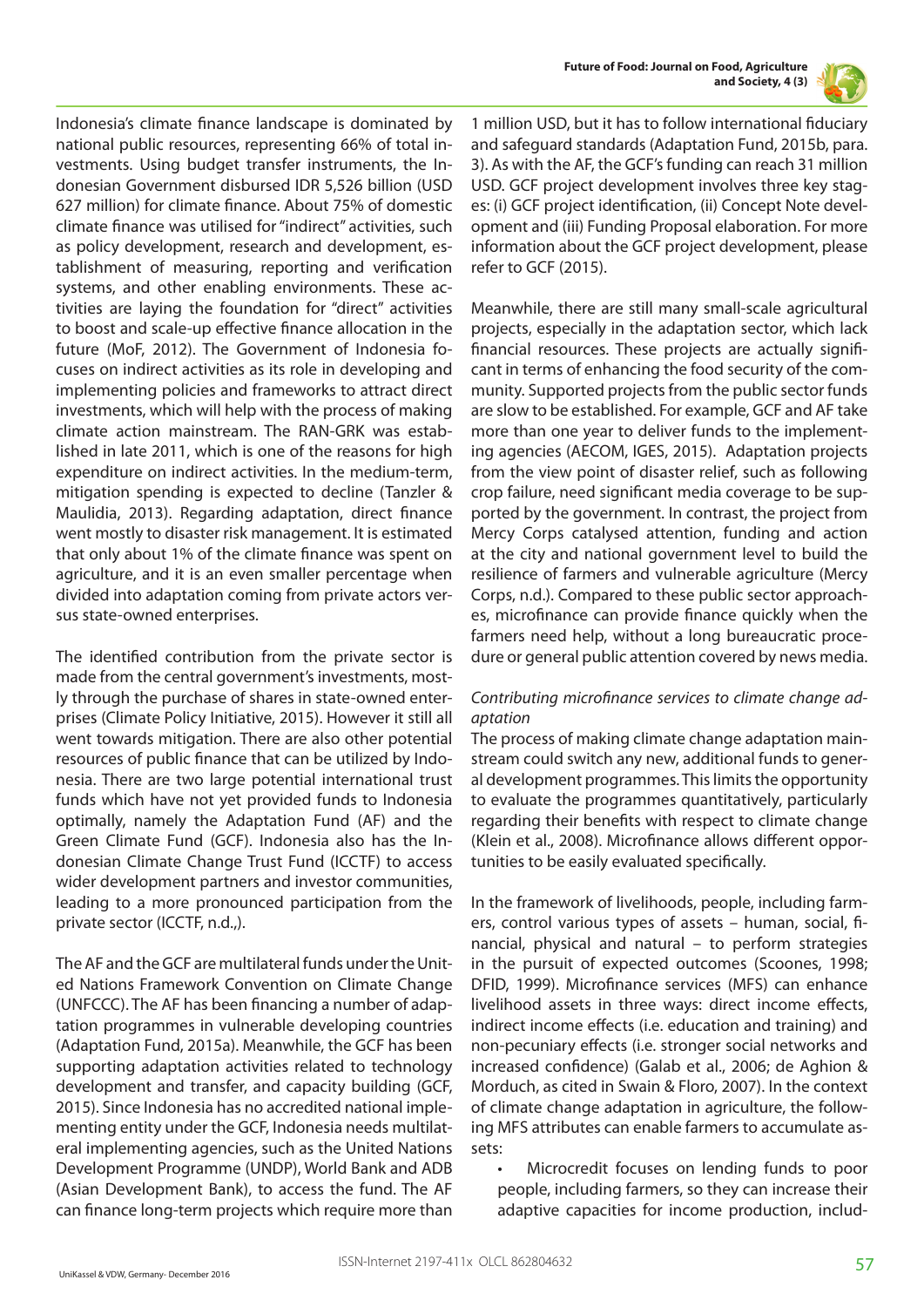



ing job creation, enterprise growth and increased crop production. Microcredit helps to build and diversify farmers' assets. Returns can be either saved, consumed or reinvested. Microcredit providers also offer loans for other purposes, such as emergency relief, education, and home improvement. It contributes to reducing vulnerability.

• Microinsurance provides protection against specific perils such as injury, death and natural hazards for farmers, in exchange for regular premium payments (Churchill, 2006). Thus, it protects assets and gives farmers the courage to gain a profit (Morduch, 2006). Microinsurance can also use weather-index based payments, which is a more suitable concept for agriculture.

• Microsavings aims to be the safe storage of money for farmers. The small balance deposits allow farmers to access lump sums to fulfil predictable and unpredictable needs. It can also be used for insurance, investment and yielding more assets.

#### **Development of microfinance system**

Hulme and Mosley (1996) found that only non-poor borrowers whose incomes are above the poverty line enjoy positive impacts from microfinance, while poor households do not. In fact, they even had less income after receiving micro-loans. Daley-Harris, Director of the Microcredit Summit Campaign, admitted that microfinance is not the single solution to global poverty. A holistic approach of targeted interventions is needed to create an effective tool for the very poor (2007, p. 1). Yunus (2003, p. 171) emphasizes that micro-credit can reduce poverty when it is combined with other programs that increase people's capacity. The agricultural sector, especially food production, is a potential area that could be unleashed by these programs. The government should develop an inclusive financial sector integrated with poverty reduction efforts (Chowdhury, 2009).

Microfinance can be an alternative tool for empowering people, including farmers. However, complex socioeconomic factors need to be taken into account when implementing microfinance. This is related with the fundamental principle of microfinance as a tool to support the sustainability of the livelihoods of local people. A case study in Andhra Pradesh, India, suggested that the standards of for-profit businesses have to be applied in evaluating the microfinance industry. This includes measuring the success of a program, investigating potential corruption, and assessing impact on the target groups (Levin, 2012). Lack of attention to these factors can cause failure of the microfinance programs.

Cultural differences have to be considered in a geographical context. It is still debatable whether MFIs should use international standards or self-governance. This discourse affects implementation techniques of microfinance to balance profit with social justice. Levin (2012) argues that the microfinance industry cannot be standardized due to the contextual differences related to culture and geography. He believes that MFIs should be free to practice autonomously and gain independence, in order to bring about the success of each project. Nevertheless, it also means that the institutions have to work very carefully to keep the trust of the community.

Additionally, MFIs have to protect their institutions from potential moral hazards of borrowers by introducing disciplinary mechanisms (Hussain, 2015). It is a formula that establishes a relation of docility-utility through the scale, object and modality of control over borrowers (Foucault, 1995). Components of the disciplinary tools include constant surveillance and subtle techniques. This can lead to successful relations between system norms and credit clients. In the rural microfinance system, borrowers, such as farmers, can watch, support and learn from each other. This reciprocal supervision acts as delegated monitoring, where the welfare of a borrower is adversely affected by the poor performance of other borrowers (Bond & Rai, 2008). Due to this surveillance, MFIs are able to achieve very high rates of repayment. In addition, the system of surveillance also leads to self-correction through individual watch (Baert, 1998). Management and operational lessons learned from successful MFIs can provide valuable inputs for the development of microfinance systems for the agricultural sector.

#### **Methods**

The method utilised for this research is qualitative meta-analysis. The data was acquired by conducting a literature review, several case studies, and interviews with finance stakeholders in the climate change sector. The authors used three data collection methods, in which each method supporting the others. The study focuses on literature review as the main objective, because it can be conducted effectively in the starting phase of research to fetch information rapidly and efficiently. Most of the basic information was utilised in the research process by providing a benchmark. The case studies support the theoretical aspects found in the literature review. Finally, the interviews aim to verify findings and to complete missing information for the discussion.

The structure of the case studies uses the problem-oriented approach. This suggests solutions to the major problems identified in the case studies (Monash, 2007,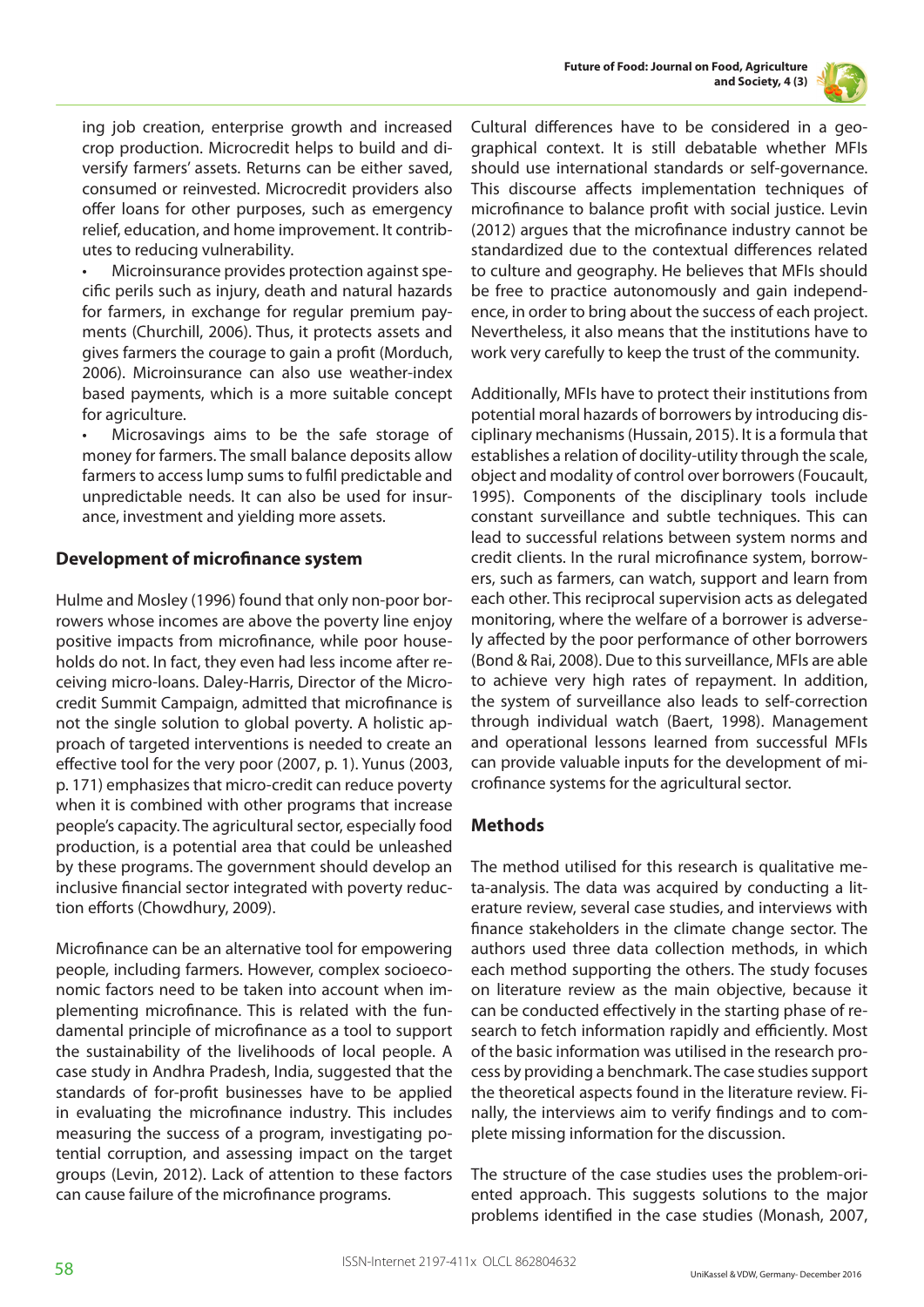

p. 1). There are several cases from government programmes and other projects financed by the ADB, Japan International Cooperation Agency (JICA), Special Climate Change Fund (SCCF) and Global Environment Facility (GEF). Meanwhile, the interviews were conducted with a semi-structured method from June 2015 to March 2016 in Jakarta, Indonesia. These interviews were conducted one on one with several microfinance institutions (MFIs), including Micra, Living in peace, and Koperasi Kasih Indonesia. In addition, interviews were conducted with public banks, including BRI, BTPN, Mandiri and BNI, since these are Indonesian Government banks with many branches scattered all over Indonesia; therefore, they are potential banks for the provision of microfinance. From those MFIs and Banks, 12 participants were willing to be interviewed. The main questions during the interviews were about their microfinance products and the possibility to form partnerships with climate smart agriculture projects.

 This research method can be duplicated. With any interview preparation or problems model, there must be enough detail provided so that the reader can duplicate it or evaluate its relevance. The manuscript uses a comprehensive framework as its major theoretical concept and the relevant framework for climate finance. The framework diversifies finance, which will include arrangements for Indonesian commitments to public and private adaptation finance. This framework must be such that the twin goals of reversing anthropogenic climate change and facilitating agricultural development can be viably funded and achieved.

|                         | <b>Direct contribution</b>                                                                                                                 | <b>Small direct contribution</b>                                                                                 |
|-------------------------|--------------------------------------------------------------------------------------------------------------------------------------------|------------------------------------------------------------------------------------------------------------------|
| Financial               | Investment in livelihood<br>activities                                                                                                     | Rise in frequency of regular money inflows                                                                       |
|                         | Savings (for a particular credit<br>scheme)                                                                                                | Securing finance                                                                                                 |
|                         | Rise in household assets                                                                                                                   | Improvement in financial management capacities                                                                   |
| Social                  | Establishment or social bar-<br>gaining power                                                                                              | Strengthening relationships of trust, networks and<br>exchange through loan groups                               |
|                         | Reinforcing organised groups                                                                                                               | Pathways to political or civic entities<br>$\bullet$                                                             |
| <b>Natural</b>          | Encouraging sustainable<br>soil and water management<br>practices when a loan gives<br>more favourable interest rates<br>on that condition | Cash for investment in clean energy and sustainable<br>$\bullet$<br>natural resource management (SNRM) practices |
|                         |                                                                                                                                            | Improving institutional skills for SNRM                                                                          |
|                         |                                                                                                                                            | Diversification of other activities will reduce ex-<br>$\bullet$<br>ploitation of natural resources              |
|                         |                                                                                                                                            | Securing land tenure and resource rights through<br>$\bullet$<br>policies                                        |
| Human                   | For particular credit scheme,<br>it contains skills training and<br>education                                                              | Increased knowledge base by literacy                                                                             |
|                         | Specific loans for healthcare<br>and education                                                                                             | Improved health                                                                                                  |
| Physical infrastructure | Several credit packages in-<br>clude sanitation and housing<br>repair                                                                      | Enabling environment and health                                                                                  |
|                         | Loans for infrastructure and<br>equipment                                                                                                  | Ability to invest in better quality infrastructure                                                               |

**Table 1:** Contribution of MFS to livelihood assets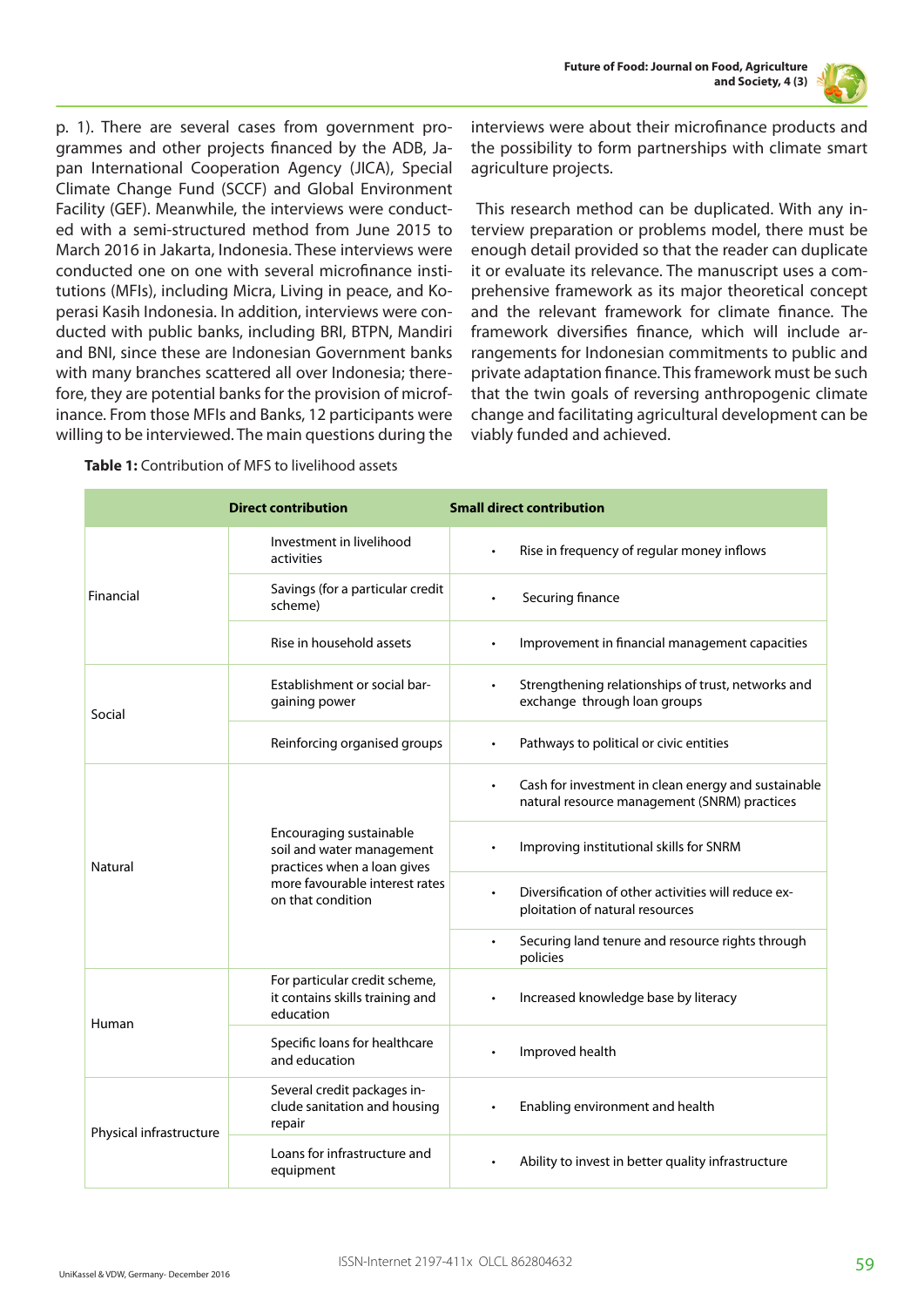

#### **Table 2:** Adaptation needs of agriculture

Source: : Center of Climate Risk and Opportunity Management (2015)

| <b>Reactive/responsive</b>                                                                                       | <b>Proactive/anticipatory</b>                                     |
|------------------------------------------------------------------------------------------------------------------|-------------------------------------------------------------------|
| Construction of dams or other<br>water storage systems for irriga<br>tion                                        | Development of resistant crops to drought, salt and insects/pests |
| <b>Erosion control</b>                                                                                           | Research and development                                          |
| Changes in the use and applica<br>tion of fertilizers                                                            | Soil and water management practices                               |
| Promoting new crops and agro<br>forestry                                                                         | Intensifying and diversifying plantations and crops               |
| Maintenance of soil fertility                                                                                    | Policies on free markets, tax incentives and subsidies            |
| Change in the time of planting<br>and harvest                                                                    | Establishment of early warning systems                            |
| The transition to a different crop                                                                               | Introducing weather insurance                                     |
| Educational programs and dis<br>semination of information about<br>water and land management and<br>conservation | Increasing value-added production of biofuels from crop waste     |

#### **Results**

Hammil et al. (2008) elaborated examples of how MFS can enhance livelihood assets (**Table 1**). The examples indicate the various strategies to enable MFS to support sustainable livelihoods.

In Indonesia, the progress of climate actions has sped up due to the COP13 of the UNFCC in 2007. Indonesia developed a mitigation action plan through the RAN-GRK in 2011 (Bappenas, 2013). In 2013, Indonesia started to develop the adaptation plan through the RAN-API. The RAN-API aims to compile the strategies needed to improve the adaptation capacity of farmers, fishermen, and coastal community which are vulnerable to climate change (Prasetiawan, 2015). There are four resilience targets of the RAN-API: economy (food and energy), livelihoods (health, housing and infrastructure), environmental services (ecosystem and biodiversity), and special areas (urban, coastal and small islands). These efforts are supported by the systems such as research and development, capacity building, and monitoring and evaluation. There are 15 selected pilot provinces which have to translate the RAN-API into the RAD-API, or local action plans (Bappenas, 2014). Nevertheless, currently there are only a few provinces which work on the RAD-API due to lack of resources, such as finance. The World Bank (2012) and Center of Climate Risk and Opportunity Management (2015) have studied the agricultural adaptation needs in Indonesia, and divided these into reactive and proactive types (**Table 2**).

In 2011, the principal instrument transferred IDR 5,975 billion (USD 678 million) of the state budget for financing climate actions. It included budget channelled directly from the international fund to the central government through ministries and agencies (97%). There were blockages to the smooth flow of domestic climate finance from the central government to local governments. The local governments received a very small proportion from the expenditures in spite of the fact that most climate actions need to be implemented at the local level. This condition affects lack of attention to climate-smart agriculture practices (Mumbunan et al., 2012). This is a corollary connection between the green financing policy by the state and implementation by the NGOs with climate change adaptation needs of people in the agricultural sector. More work is needed to identify the bottleneck of flow and find efficient and effective strategies for scaling up public climate finance at the local level.

Besides budget transfers, the central government used equity participation in state-owned enterprises and revolving funds of IDR 1,266 billion (USD 144 million) to generate revenue from potential projects and activities. However, it didn't work well, as it only disbursed IDR 30 billion from the revolving funds in 2011 (Alief, 2013). This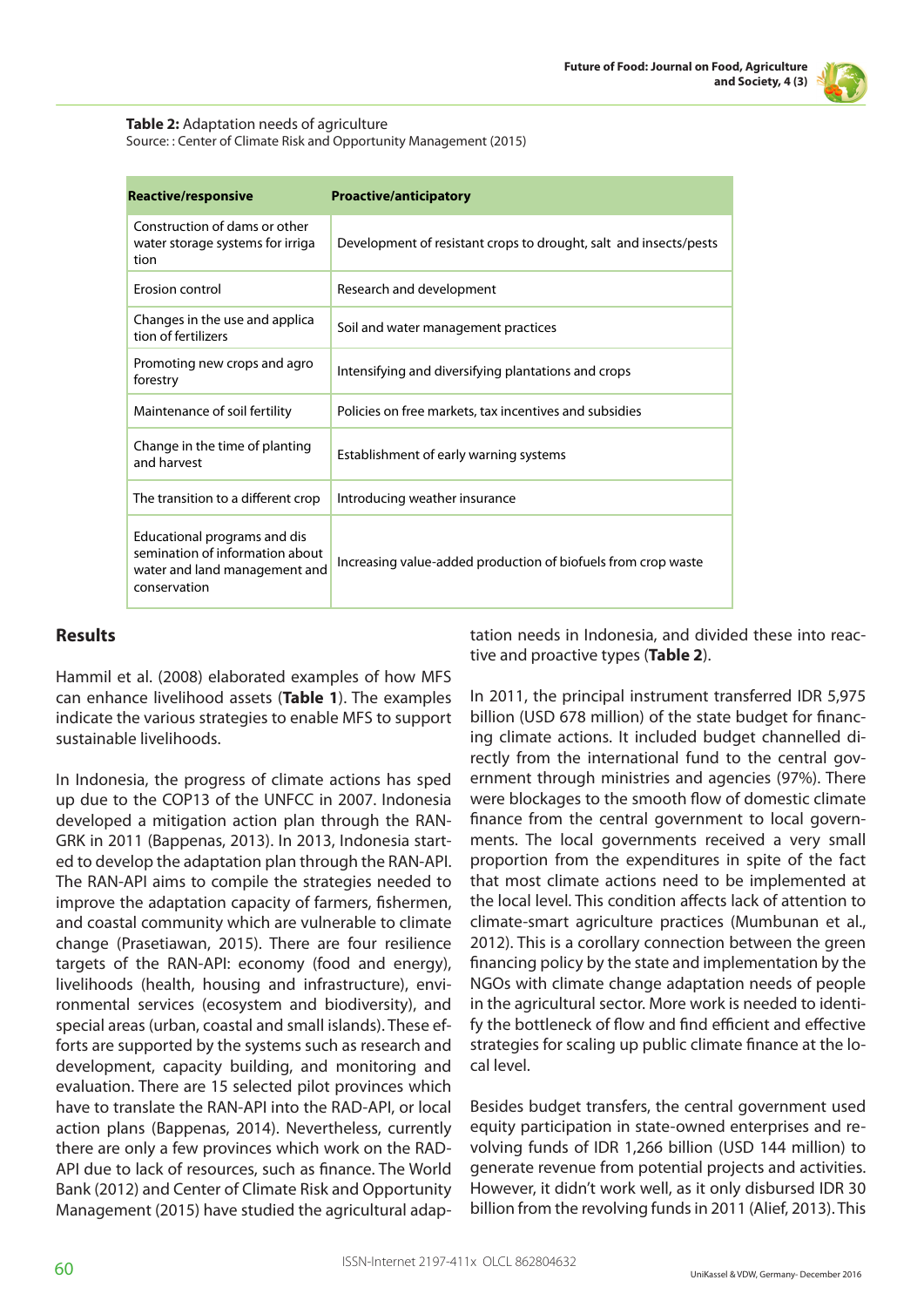





indicates a gap between financial transfers and the revolving funds. The scheme is not currently operating as intended. Further work is required to identify the problem and fix the scheme.

The private sector is an important financial resource for climate actions. State-owned enterprises (SOEs) are also potentially significant implementers of climate action in Indonesia for several main reasons. First, the SOEs have two ways to invest in climate-specific activities. They can be part of the core business by establishing renewable power plants or they can be operational parts by measuring cost savings by implementing energy efficiency systems. Second, the SOEs used to have corporate social responsibility (CSR) activities, and even some profit-making SOEs are subject to regulations about CSR. This could be leveraged further, as it provides direct benefits to climate-specific outcomes. Third, some investment barriers faced by private actors might be explained by the commercial orientation of SOEs (Maulidia & Jauhari, 2014). The SOEs have PK-BL (Program Kemitraan-Bina Lingkungan or Partnership/PK and Environment Support Programme/PBL). In state-owned banks, the PK is linked with the PBL. The banks tend to establish the PBL in areas that have been touched by its PK. For example, the banks will provide training or irrigation system support to the farmers group which has proposed credit or

loans through the banks' PK.

The SOEs make investments in order to support their core business and operational requirements which potentially support climate activities. The SOEs have spent 18,183 trillion IDR with 820,158 partners (Kompasiana, 2012). However the division of SOE investments between its core business and operational requirements is not clear. An important supporting instrument for some programmes is the clean development mechanism. There are examples of clean energy projects implemented by several SOEs, specifically related to low-carbon energy generation from biomass, bioethanol, waste, small hydropower and geothermal. Those programs reduced GHG emissions. Nevertheless, in many cases, some projects also encountered significant delays and obstacles. State-owned banks are also actively supporting green lending by developing new programmes and funds. The banks which are working on greening their lending portfolio are BNI (Bank Negara Indonesia/Indonesian Country Bank), Bank Mandiri and BRI (Bank Rakyat Indonesia/Indonesian People Bank). In 2011, BNI lending for renewables and energy efficiency totalled IDR 9,021 billion (USD 1,023 million). BNI was also running a mutual fund for a green mortgage program and renewable energy. Meanwhile, Bank Mandiri contributed IDR 141 billion for financing the construction of biogas power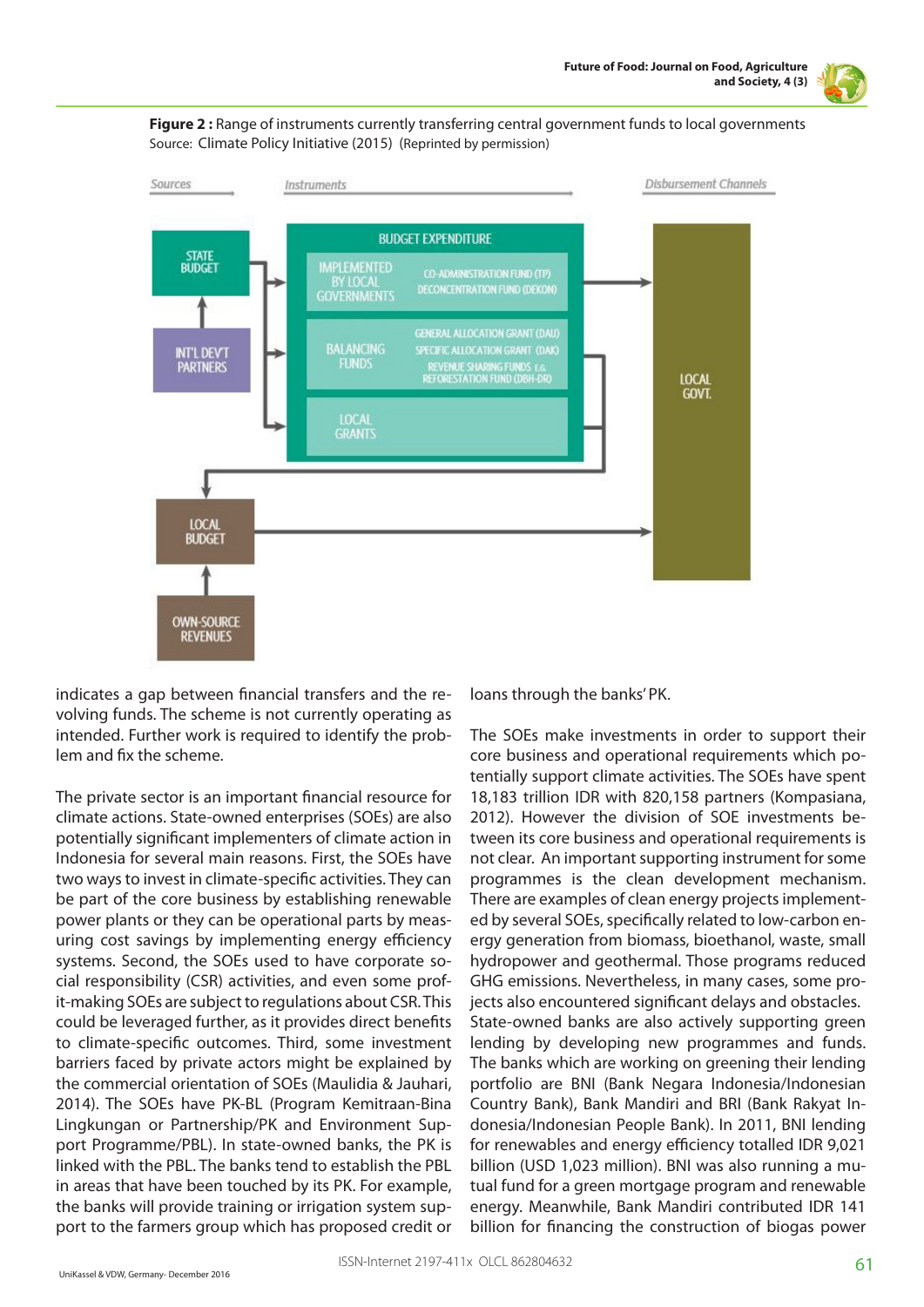

plants, from a value of IDR 360 billion (BNEF, 2013). A different loan scheme which was implemented by BRI is Plantation Revitalization and Renewable Energy Development (known as KPEN-RP), but the distribution of finance was unclear. There was also another set up of an IDR 1,341 billion (USD 100 million) loan facility from AFD (Agence Francaise de Developpement) for financing energy efficiency and climate change projects.

This result shows that Indonesia has both public and private sector funds. Public sector funds are large and slow while private sector funds will be processed faster, but the size of the funds vary. The adaptation needs for agricultural activities range from dam construction to educational programs for farmers. Since different types of funds have their own advantages, it is important to utilise their uniqueness and match the adaptation demands to the proper financial supplies.

There are challenges that need to be addressed when designing and implementing systems to track local climate finance flows. This can be seen from the significant variation in the budget data provided by Central Kalimantan local government's case study (**Figure 2**). The case study was about reforestation activities and use of compost or organic fertilizer in agriculture. The activities could clearly be categorised as climate-specific programmes (Climate Policy Initiative, 2015). The local governments spent at least IDR 20 billion (USD 2 million) of domestic climate finance in 2011, which was 0.4% of their total resources. A small share of the available budget resources were spent on climate activities, with a wide range in volume across districts, the municipality and the province. Understanding this issue will be important to speeding up and unlocking the implementation of activities on the community level. (Climate Policy Initiative, 2015).

In Eastern Nusa Tenggara, UNDP Indonesia in partnership with the Ministry of Environment and Local Development Planning Agency, run the project named Strategic Planning and Action to Strengthen Climate Resilience (SPARC). The project works on formulating sustainable long-term climate-related solutions aligned with the government's plan, which involve several key activities to tackle the challenges in water security, livelihood and food for the local communities (UNDP, 2015). In Jawa Barat province, ADB implements a very similar project to SPARC. The project is called Low-Carbon and Resilient Development Program. It is located in four selected regencies/cities as pilot areas. The project started with the vulnerability and climate risk assessment and continued with finding the adaptation needs, making the government plan mainstream and exploring future finance resources. Previously, ADB in partnership with

several international funds also had a project named Institutional Strengthening for Integrated Water Resources Management in The 6 Citarum's River Basin Territory (ADB, 2015). The project also began with the vulnerability assessment and finished by producing several smallscale, pilot climate actions supported by the budget of the ADB. Most actions were related to agriculture.

In Brazil, an institution named Agroamigo provides various elements which appear rather attractive from a climate change adaptation perspective. The focus is on the rural poor, which is an extremely vulnerable group to climate change impacts. The Agroamigo has been serving more than 800,000 clients with a distributional channel covering 10 Brazilian states. The credit agents of the Agroamigo have an understanding of the local knowledge, which supports the institution's ability to help the rural poor diversify their income sources and build their assets. Those are all elements that strengthen the broader idea to deliver adaptation strategies to the poorest segments of society through microfinance as a potential instrument (Moser & Gonzalez, 2015).

Another case study from Timor-Leste also shows opportunities for MFS to play a role in financing agricultural climate change adaptation. The project is Building Resilience to a Changing Climate and Environment (BRACCE), which was designed to be a pilot project to showcase farmer managed natural regeneration (FMNR ) and other climate change adaptation approaches in order to improve the resilience of livelihoods for small farming communities within the Aileu District, Timor-Leste. By using FMNR and profitable agro-forestry interventions, it is anticipated that this type of agriculture would be more sustainable and better protect the mountainous terrain, while at the same time increasing investment and providing long-term income opportunities for farmers.

MFS is expected to support farmer implementation of sustainable agroforestry systems and marketing of agro-forestry products. It will increase household income through environmentally sustainable methods (ADB, 2016). MFS also has the potential to improve management of natural resources (i.e. increased reforestation through the use of FMNR and implementation of improved energy efficiency systems).

Another approach is the JICA project in the Boalemo regency, Gorontalo province (**Figure 3**). It is trying to combine mitigation and adaptation measures. Deforestation in Gorontalo is driven by the practice of slash and burn to make way for maize production. Therefore, this area is becoming a target for the REDD+ (Reducing Emissions from Deforestation and Forest Degradation) programme.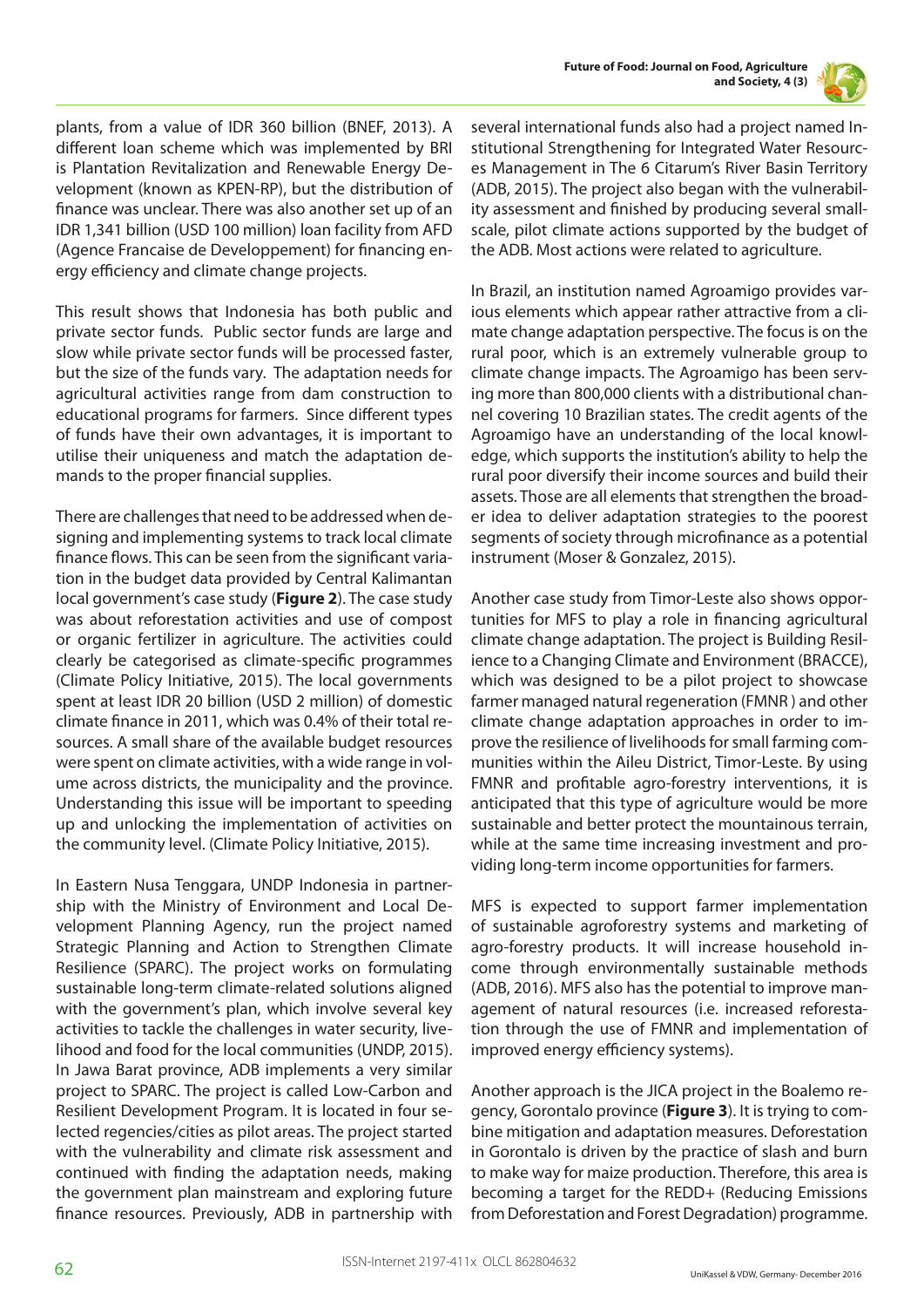

**Figure 3:** Role of microfinance in cocoa value chain Source: JICA (2015)



# Development of cocoa value chain

The project found that cacao production is a more resilient crop for the area, so they promote cacao farming to replace maize in order to help REDD+ in the regency (JICA, 2015). The project is setting up microfinance for farmers, contributing to socio-economic development in the area by creating new value chain opportunities and doing capacity development for farmers to produce high quality cacao beans.

There was a finding from a series of interviews with BNI and BRI which supports the case study. It found that insurance is a good adaptation measure for climate change. The microfinance programme run by BNI and BRI has an option to bundle an indemnity-based insurance. Farmers who would like to add insurance have to pay an additional fee, which is equivalent to 1-2% interest on top of the microfinance interest. Farmers have to contract a microfinance programme to join this insurance programme. Indemnity insurance is currently available for rice farmers only, besides other types of insurance products such as health, life and accident. The program is projected to expand to other crops in the future, so there is a possibility to have the insurance for all type of farmers with various crops.

The banks like BNI and BRI (R. Agus, personal communication, July 21, 2015) provide schemes that potentially support climate activities, from small to large-scale as well as short-term, mid-term and long-term schemes. The credit schemes are for either individuals or groups. Microfinance programmes from BRI and BNI are ready to cover project development and capacity building on climate actions (BNI, 2014). In the agricultural sector,

crop fields in river basin are vulnerable to floods, which can lead to crop failure and losses to farmers. In such a case, microfinance can help farmers to recover and microinsurance can protect them from financial loss. The government can also help farmers access microfinance by giving recommendation letters. In addition, BNI and BRI are two banks that have been approved to launch a branchless banking scheme, namely Laku Pandai. Currently, the programme focuses on providing savings services, but it will expand the scheme to include microfinance bundled with microinsurance. This can be a useful scheme in remote areas with no bank branches.

## **Discussion**

The common finance scheme for climate actions is still dominated by public finance in Indonesia, either from the government budget or international donors. The RAN-GRK and some of the most emission-intense sectors benefit from the highest share of climate finance. Those are the emerging national-level plans which became the focus of mitigation activities in 2011. The central government disbursed 73% of climate finance, IDR 4,046 billion (USD 459 million), for indirect activities such as policies and enabling environments. About 73% of the finance supported the forestry sector in policy development. The rest of the support targeted energy (7%) and agriculture (10%). Although indirect actions aim to support direct actions, there is currently important direct needs in agriculture to support food security. At the local level, climate finance is mostly used for direct mitigation (83%), with the remaining share used for indirect activities (17%). In term of direct mitigation action, the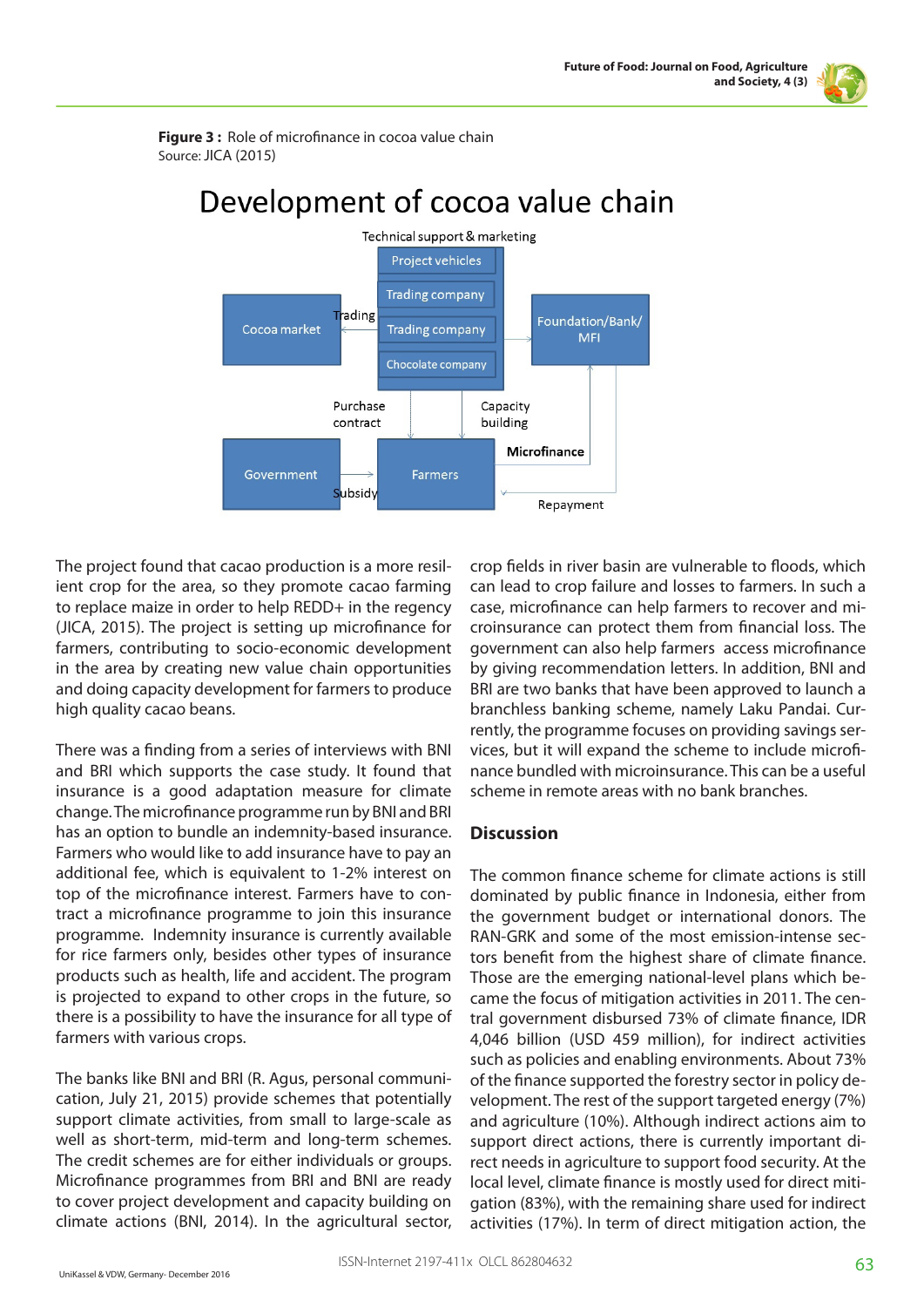**Table 3:** Adaptation needs of agriculture which can be potentially funded by microfinance Source: Adapted from Center of Climate Risk and Opportunity Management, 2015

| <b>Reactive/responsive</b>                                                                                        | <b>Proactive/anticipatory</b>                                                                                   |
|-------------------------------------------------------------------------------------------------------------------|-----------------------------------------------------------------------------------------------------------------|
| Changes in the use and application of fertilizers                                                                 | Development of plant species that are tolerant/resistant to drought,<br>salt, pests, etc.                       |
| Promoting new crops and agroforestry                                                                              | Diversification and intensification of food crops and plantations                                               |
| Changing the time of planting and harvest                                                                         | Development of weather insurance                                                                                |
| The transition to a different crop                                                                                | Increasing value-added production of bioenergy from crop waste                                                  |
| Educational programs and dissemination of infor-<br>mation about conservation and management of<br>land and water | Assistance with existing cultivation or agroforestry, from pre-planting,<br>to growth stage and post-harvesting |

local spending went to the forestry and energy sectors. Each region had unique patterns of distribution, either focusing on indirect activities or heavily investing in direct mitigation activities.

There is some uncertainty in tracking resource flows from the national and international levels. The CPI study was unable to estimate the amount of climate finance for agricultural adaptation actions from the private sector and particularly from microfinance in 2011. This is likely due to complexity in identifying applicable activities. There are also pros and cons of international level funds like AF and GCF. On the positive side, the size of the funds is really large and may draw attention for further support. However, the application procedure is complex and slow. It may take more than two years for funds to arrive at the local level, while farming communities need quick finance to produce food.

To achieve the mitigation target, most funding goes towards large-scale mitigation actions. Only about 5% of the climate finance is used for adaptation. Climate finance is also facing problems of access at the local level and overcoming a very long bureaucracy process. Meanwhile, there are growing needs for agricultural adaptation finance to support implementation of actions at the local level. Most adaptation actions still focus on strengthening institutions, conducting vulnerability assessments and making the adaptation needs mainstream in the government plan. Even though food and agriculture is one of the priorities in the government plan, some projects which want to increase community resilience only established a few small, pilot adaptation projects. Those kinds of projects are the action which is actually needed more by farming communities.

There are both international, national, and local funding sources for agricultural adaptation needs. There are different recommendations for long-term and short-term finance. A rapid climate change response can be supported by short term finance, which has a shorter application period. It could also become additional finance to ramp up activities quickly (Schalatek et.al., 2010). Longterm finance means the finance requires a long-term plan and has a long application period. Short-term finance will help the climate change-specific adaptive capabilities and can be more appropriately funded by private sector finance, including microfinance. Long-term finance can be used to enhance general capabilities and should be supported by public sector funds. The longerterm support will be connected with the mainstreaming of climate finance to synchronise with general development goals.

Microfinance is a potential resource of climate change finance related to banks. There are 6,400 MFIs which have a good opportunity because the existing microfinance is not yet used for climate actions (MICRA, n.d). Therefore, it should be utilized to support climate finance. This scheme also can be considered green financing by the banks. It will increase private sector engagement and it can go through public-private partnership, especially in the agriculture-energy nexus sector.

Various types of financing initiatives from ADB, GEF, SCCF, JICA, BRI and BNI provide significant results and opportunities for potential partnership between microfinance and the agricultural sector. ADB, GEF and SCCF adaptation projects have supported the government to make agriculture-dominated, local adaptation actions mainstream in local government plans. This plan can be connected with microfinance schemes provided by BRI and BNI. JICA has a different approach, in which a project extends existing plans by the local government and is connected with microfinance in its project concept. The concept still can be developed into a more advanced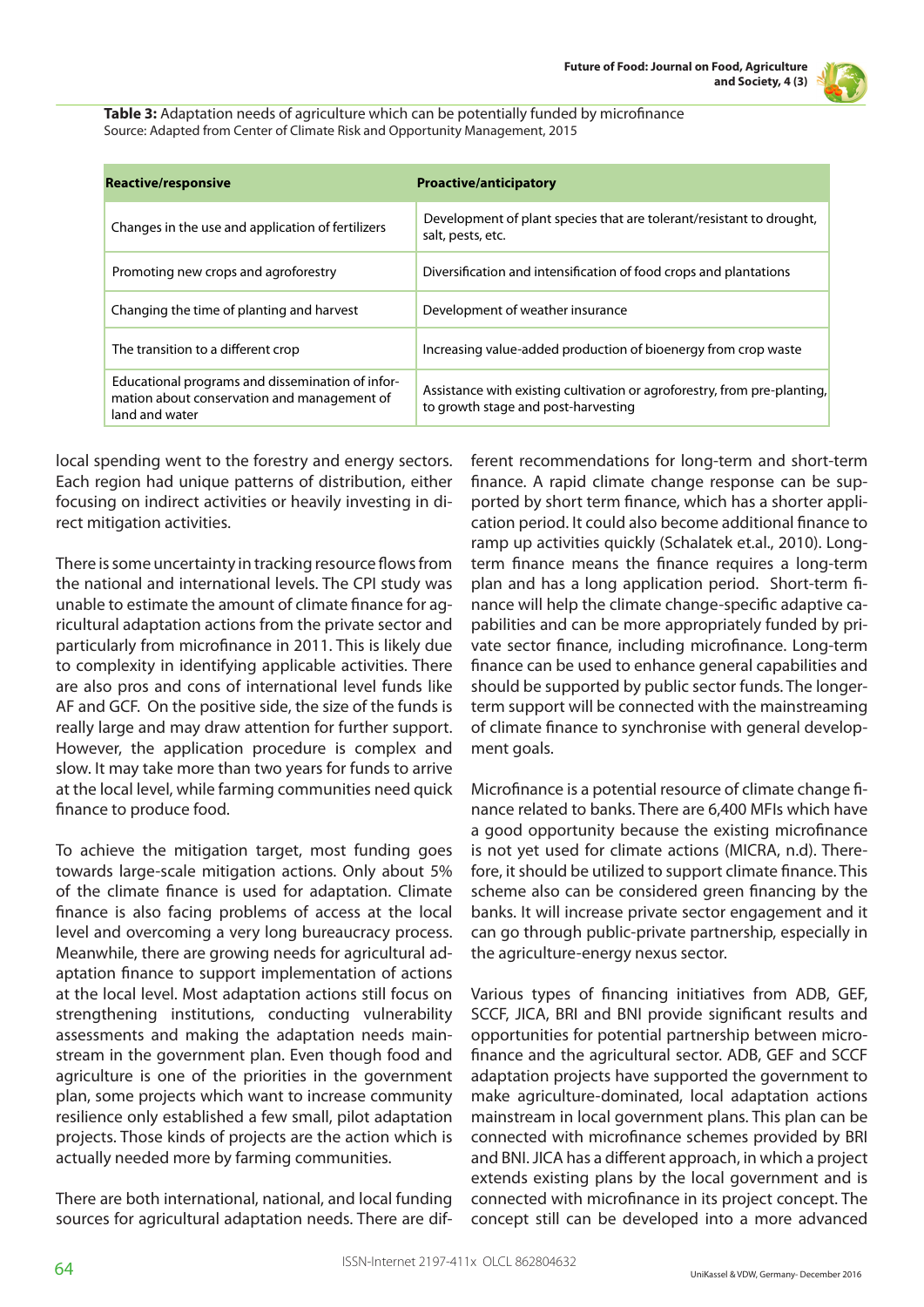



scheme depending on the local needs. Microfinance is important to supporting small-scale agricultural climate actions, because it can address direct needs of the farmers. For instance, in the JICA case study, when a particular crop is vulnerable to drought, the farmers need to try alternative crops to support food security and the resiliency of their livelihoods. It is considered an adaptation measure. Microfinance can help farmers promote alternative crops. It will be useful for the agricultural sector, since this sector currently only gets a small portion of finance towards direct activities. For more information about the climate finance, please refer to this link. The microfinance process is also faster than the public sector. It just takes half a year to make the final money transfer from a microfinance fund LIP to the partner MFIs, while the public budget needs one to two years for the approval process. Likewise, there are blockages to the smooth flow of the public budget to the local government (Climate Policy Initiative, 2015). Therefore, rapid microfinance development is needed to support timely, efficient and effective climate finance at the provincial and district level to fund these adaptation needs (as shown in **Table 3**).

To promote the growth of the microfinance industry, there is the Microfinance Innovation Center for Resources and Alternatives (MICRA) which was founded by Mercy Corps, an international NGO. The MICRA (I. Abdy, personal communication, March 21, 2016) has built a deep understanding of the sector and has a relationship with more than 1,000 MFIs in Indonesia by giving technical and management assistance as well as providing research and innovation. Various donors have been working with the MICRA to support MFIs and low income workers (MICRA, n.d.). Donors have created several funds with promising total investment. The donors have MFI partners which are based in other agricultural countries. The donors lead the investment process, including deal sourcing and conducting due diligence, investment conditions negotiations, and monitoring. It usually takes half a year after conducting due diligence to make the final money transfer from donor countries to the partner MFIs (LIP, 2016).

Even though there are other resources, such as the CSR from SOEs, microfinance is still needed. CSR is not robust enough, as it is not the key activity of the business (i.e. when the business is struggling, CSR budget may be cut). In contrast, microfinance is a part of business, so it will continue as long as the business survives. It is a different approach that goes beyond the CSR. CPI (2014) found that most SOE spending on climate finance goes towards mitigation. It is time to address adaptation in the agricultural sector at the local level, which is lacking the involvement of SOEs. The farmers in West Java need proper water resource management to irrigate their fields. The SOEs' contribution will help the local governments which face finance flow blockages from the central government. Consequently, it will speed up implementation on the ground. Microfinance can be an alternative way for the SOEs, especially banks, to support adaptation needs. Many public funds stop providing finance once pilot projects are complete, so microfinance can fill the gap by ensuring the projects' sustainability. Likewise, there is the PKBL (Heryadi, personal communication, January 20, 2016), which combines CSR with microfinance. After giving loans for farmers to start agroforestry projects or other alternative livelihoods, the PKBL also gives assistance or training for farmers' existing cultivation or agroforestry for all stages of production. This increases the resilience of the agricultural sector and the livelihoods of rural farmers.

Microfinance can support farmers to derive and strengthen their economic and non-economic assets, which are highlighted in **Table 1**. In this regard, farmers have to be able to transform their assets into income, food or other resources for individual or household wellbeing. It is about the capacity to manage asset accumulation, which should be understood very well by the farmers (Moser, 1998). In order to deal with variance in income and consumption, they also have to be able to have a larger asset base from which to draw and minimise or entirely avoid depleting their asset base. The impact of a shock or stress will not be immediately damaging if credit, insurance and savings can help them protect and build up enough assets.

In term of climate change adaptation, vulnerable agricultural stakeholders need microfinance which provides both direct and indirect financial support. Microfinance services help families build assets and coping mechanisms over time, especially through savings and, increasingly, microinsurance products. It also encourages sharing of information and knowledge to influence behaviour. This has been the long-term nature of microfinance services.

Scaling up approaches include insurance and the international microfinance fund. However, microfinance may not be strong enough to finance the whole demand for agricultural climate actions. Adaptation is contextual, so it has to be grounded in the local situation. However, there are things the public sector can do. The MFIs need public sector support as well as other resources from the private sector. Several case studies mentioned previously, such as the JICA project, can combine its project's financial scheme with microfinance. These schemes will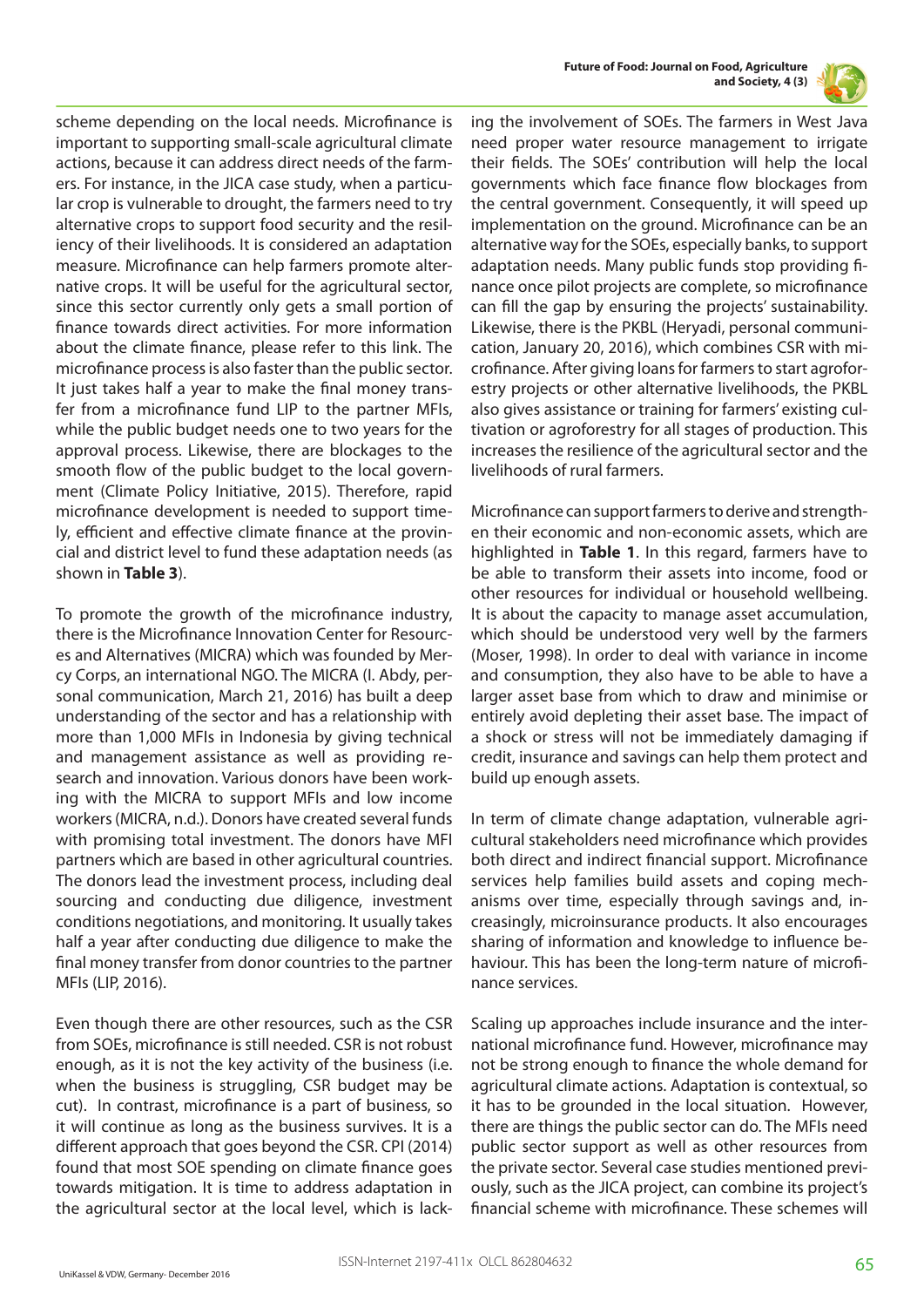

complete each other. Together with the trust funds for supporting initial expenses, this will bring sustainability for climate change adaptation actions in agriculture. Implementing this collaboration is impossible without further study about ideal microfinance schemes needed to complete this discussion.

# **Conclusion**

There is an opportunity to improve the existing schemes in Indonesian climate change adaptation finance for agriculture. The opportunity comes by developing the role of microfinance in climate actions. Indonesia is still lacking direct adaptation activities due to a focus on indirect activities to build the foundation for later activities. However the agricultural sector needs urgent direct activities to support food security. Microfinance is a potential resource which can finance those activities by helping small-scale agriculture projects, in particular, be established. Microfinance will be helping climate finance readiness in Indonesia.

Microfinance is needed for adaptation measures in the agricultural sector. This is a logical framework as microfinance can be useful for filling the gaps in conventional funding. The business approach of microfinance is more robust than CSR. Microfinance bundled with insurance can be another good adaptation measure. Moreover, in the case of rapid response to disasters, which often destroy the agricultural sector, microfinance should be advantageous in supporting adaptation. However, in reality, it does not work as it is prevented by regulations. So, this can be an area the public sector can support, as a risk taker as well as by providing an initial funds and aid in scaling up projects.

From several established local adaptation plans in Indonesia, the most powerful support for microfinance is the ability to help farmers' families build and diversify assets. It can allow them to avoid dependency on a single vulnerable livelihood. The farmers then can have more than one means of supporting themselves and more than one skill set. Another role can be played by the microinsurance schemes or savings which support farmers in dealing with climate change in high-risk areas, such as flood or hurricane-prone regions. In several cases, the donors have to reach farmers' families with development aid or handouts and loans through lender/borrower financial contracts. In this scheme, the MFIs can play a role as distribution channels for the donors.

The microfinance sector in Indonesia is one of the biggest markets in the world. The climate stakeholders should use this resource to help the farmers who still lack access to climate finance. There is a large potential for growth in the agricultural climate change adaptation if microfinance can be effectively utilized on a large scale for farmers in Indonesia. Furthermore, it will help to shape a bright future of food in Indonesia.

# **Acknowledgements**

The authors would like to acknowledge The Su-re.co for supporting the writing process of this paper. We also thank ADB and JICA for helping with the idea of microfinance. Furthermore, authors express their thanks to the anonymous reviewers for their critical comments.

# **Conflict of Interests**

The authors hereby declare that there are no conflicts of interest.

## **References**

Adaptation Fund. (2015a). About Adaptation Fund. Retrieved from *https://www.adaptation-fund.org/about.*

Adaptation Fund. (2015b). Apply for funding. Retrieved from *https://www.adaptation-fund.org/apply-funding/*

ADB. (2015). *Institutional Strengthening for Integrated Water Resources Management in the 6 Citarum's River Basin Territory*. Jakarta, Indonesia: ADB Indonesia.

ADB. (2016). *Comparative Study on Five Community Based Climate Change Adaptation Projects in Indonesia, Mongolia, Philippines, South Africa and Timor Leste*. Jakarta, Indonesia: ADB Indonesia.

AECOM, IGES. (2015). *A Quick Guide to Climate Change Adaptation Funds*. Adaptation Finance Knowledge Series (No. 2).

Alief, F. (2013). *Tracking Climate Finance in Indonesia*.

Baert, P. (1998). *Social Theory in the Twentieth Century*. New York: New York University Press.

Bappenas. (2013). *Kerangka Kerja Indonesia untuk Nationally Appropriate Mitigation Actions*. Jakarta, Indonesia: Bappenas.

BAPPENAS. (2014). *National Action Plan for Climate Change Adaptation (RAN-API): Synthesis Report*. Jakarta, Indonesia: Ministry of National Development Planning/ National Development Planning Agency (Bappenas). Bloomberg New Energy Finance (BNEF). (2013). Projects and assets database: Renewable energy projects and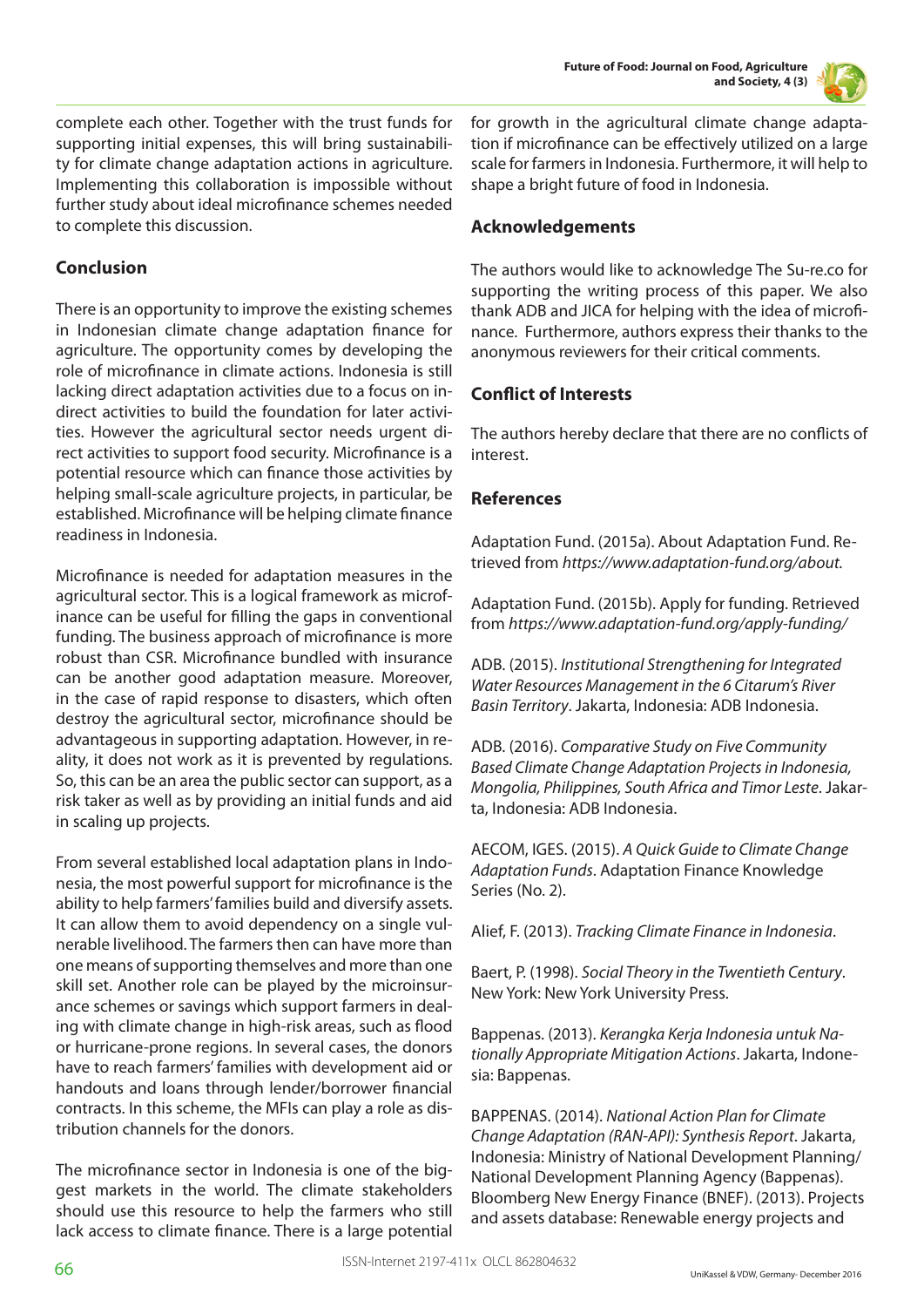**Future of Food: Journal on Food, Agriculture and Society, 4 (3)**



power plants. Retrieved from: *https://www.bnef.com/ Projects* 

BNI. (2014). Program Kemitraan. Retrieved from *http:// www.bni.co.id/id-id/tentangkami/corporatesocialresponsibility/programkemitraan.aspx*

Bond, P. & Rai, A. S. (2008). Cosigned vs. group loans. *Journal of Development Economics* 85, 58-80.

CCROM. (2015). *RAD API Pilot Area di Jawa Barat. Low-carbon Resilient Development*. Bogor, Indonesia: CCROM.

Churchill, C. (2006) *Protecting the Poor: A Microinsurance Compendium*. Geneva, Switzerland: International Labour Organisation.

Chowdhury, A. (2009). *Microfinance as a poverty reduction tool—A critical assessment (working paper No. 89)*. United Nations: Department of Economic and Social Affairs.

CPI. (2014). *Landscape of Climate Finance in Indonesia*. Retrieved from *http://climatepolicyinitiative.org/wp-content/uploads/2014/07/The-Landscape-of-Public-Finance-in-Indonesia.pdf*

Daley-Harris, S. (2007). Debate on Microcredit. *Foreign Policy in Focus*. Retrieved on December 2, 2008 from *http://www.fpif.org/fpiftxt/4324* 

Damassa, T., Fransen, T., Haya, B., Ge, M., Pjeczka, K., & Ross, K. (2015). *Interpreting INDCs: Assessing Transparency of Post-2020 Greenhouse Gas Emissions Targets for 8 Top-Emitting Economies*. Washington, DC: World Resources Institute. Retrieved from *http://www.wri. org/ publication/interpreting-indcs*

Elfash, I. (2015, June 24). Sukses dengan PKBL BUMN. Kompasiana. Retrieved from: *http://ekonomi.kompasiana.com/ wirausaha/2012/12/03/sukses-dengan-pkbl-bumn-513151.html* 

Foucault, M. (1995). *Discipline and Punish: the Birth of Prison*. New York, NY: Vintage Books.

Galab, S., Fenn, B., Jones, N., Raju, D. S., Wilson, I., & Reddy, M. G. (2006). *Livelihood Diversification in Rural Andhra Pradesh: Household Asset Portfolios and Implications for Poverty Reduction* (Working Paper 34). Oxford, England: Young Lives.

GCF. (2015). Readiness Inventory. Retrieved from *http:// www.gcfund.org/operations/readiness/inventory.html* 

Hammill, A., Matthew, R., & McCarter, E. (2008). Microfinance and climate change adaptation. *IDS bulletin*, 39(4), 113-122.

Hulme, D., & Mosley, P. (1996). *Finance against Poverty*. London, UK: Routledge.

Hussain, A. B. (2015). *Disciplinary Technologies of Microfinance Institutions in Bangladesh: Comparison of BRAC and BRDB Programs*. Kassel, Germany: Kassel University Press GmbH.

ICCTF. (n.d.). Welcome to ICCTF. Retrieved March 11, 2016 from *http://icctf.or.id/welsome-to-icctf-p-4108/* 

JICA, (2015). *JICA Bottom of Pyramid Programmes.* Jakarta, Indonesia: JICA.

Klein, R., Okubo, Y., Michealowa, A., Behrens, A., Huq, S. & Ayers, J. (2008). Financing climate change policies in developing countries. Retrieved from *https://www.sei-international.org/publications?pid=1011* 

Levin, G. (2012). Critique of microcredit as a development model. *Pursuit- The Journal of Undergraduate Research - the University of Tennessee*, 4(1), 9.

LIP. (2015). *About Living in Peace*. Tokyo, Japan: LIP.

Maulidia, M. & Jauhari, L. (2014). *Enhancing Private Sector Engagement in Climate Change Action: Analysis of CSR Schemes for Climate Finance in Indonesia.* Commissioned by National Council on Climate Change Indonesia and supported by Gesellschaft für Internationale Zusammenarbeit.

Mercy Corps. (n.d.). Organization Profile. Jakarta, Indonesia: Mercy Corps Indonesia.

MICRA. (n.d.). *Microfinance Innovation Center for Resources and Alternatives*. Jakarta, Indonesia: Micra Indonesia.

MoF (Ministry of Finance). (2012). Indonesia First Mitigation Fiscal Framework. In support of the National Action Plan to Reduce Greenhouse Gas Emissions. Jakarta, Indonesia: Government of Indonesia, Ministry of Finance. Retrieved from: *http://www.climatefinance-developmenteffective-ness.org/images/ stories/Indonesia\_MFF\_report. Pdf* 

Monash University. (2007). How to write the case study. Retrieved from *http://www.monash.edu.au/lls/llonline/ quickrefs/* 

Morduch, J. (2006). Micro-insurance: The Next Revolu-